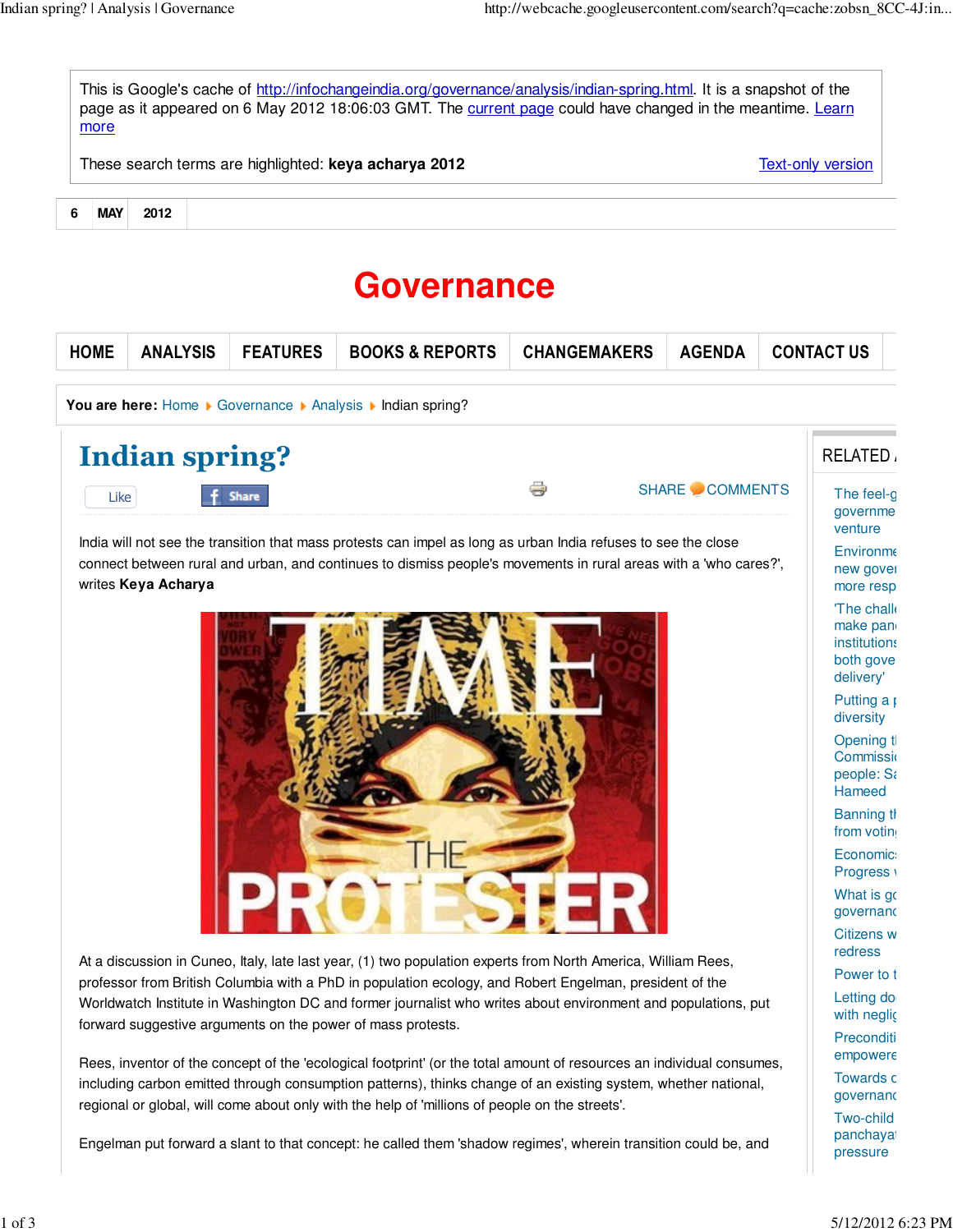was being in some cases, brought about through journalists, NGOs and civil society acting together as catalysts of change.

Worldwide, mass socio-political movements like the 2010-11 Arab Spring and that against corporate monopolistic power, as in Occupy Wall Street which has continued this year into London's Occupy Movement, are not new phenomena. In the 1990s, several Amazon indigenous regional movements that started mainly in Brazil, fighting for economic and social rights, coalesced into the first World Social Forum (WSF) in 2001 at Porto Alegre in Brazil. The movement, a loose organisation of diverse groups countering anything from the excesses of globalisation to fighting for economic rights, has now spilled into similar regional social movements in Europe, Asia, southern Africa, the Mediterranean and elsewhere. (2)

But it's not as if all such social movements have had their own 'Arab Springs' of success. One of the WSF's biggest criticisms has been of its preponderance of donor-funded NGOs following their own agendas and leaving out grassroots movements of the poor, especially from Africa.

The WSF's ancestors though, have brought about solid change. Andre Junqueira Ayres Villas-Boas, leader of an Amazon forest indigenous movement in the 2-million sq km Xingu river basin with 300 tribes and a population of 33 million, says their concerted movement helped change Brazil's constitution in the 1990s to include indigenous peoples' rights. (3)

But the Amazonas' subsequent 'schizophrenic' development, as Villas-Boas puts it, with large-scale cattle and soyabean farming by settlers, has hardly helped the tribes, even while spawning huge deforestation and related environmental problems. So the indigenous movement continues, with the struggle culminating in a current Bill in Brazil's parliament to review forest rights. "The Amazonas is constantly a political debate," says Villas-Boas. "A civil society movement against this is very important."

In India too, the most prominent and recent civil society movement to shake things up has been Anna Hazare's anti-corruption campaign that has led to the ombudsman body, the Lokpal Bill, still hanging fire. Hazare's team catapulted the 45-year-old matter front-stage, helped by swelling throngs of mainly urban populations from various metros and towns countrywide, affected relatively more by corruption than their rural fellow-countrymen.

But protests such as Villas-Boas's or even those of the WSF, where, at their 2011 meeting in Senegal, Bolivian president Evo Morales declared he would go to the UN to have water declared a fundamental right (4) not under private control, have not commanded the kind of 'shadow regime' stirs that Rees and Engelman describe, certainly not in India.

Not since the '70s and '80s anyway, with Sunderlal Bahugana and the Chipko movement that started in UP in 1973 and spawned similar action with Pandurang Hegde and theAppiko movement from Karnataka in 1983. Both were conservation campaigns for tree cover that became a decentralised, but organised movement for change. Appiko was responsible for laws against tree-felling in reserve forests in Karnataka; Chipkospawned a revolution in environmental conservation in India that pulled an entire gamut of social, economic and gender rights along with it.

Unfortunately, Chipkoand Appiko were essentially rural movements, even though they were linked to urban economic environments. And as urban India expands continuously, rural interests seem to be a 'who-cares' phenomenon to the urban consumer in India. Local protests against the usurpation of lands for industry, most often without concomitant rehabilitation measures, or the use of groundwater by corporate market interests, are seen as 'anti-development', a sort of 'lunatic fringe' of individuals trying to attach themselves to a cause.

But the point is that rural and urban are intricately linked: certainly, market forces are at play in the use, or misuse, of resources such as groundwater. If water-tables dry up due to over-use, the consumer will definitely need to pay increasingly steeply for a scarce commodity, while the corporate marketing interest cashes in. How is a protest against overuse of ground and surface water, a resource mostly free for a corporate interest, then, an anti-development, lunatic protest ?

Man does bread alor Towards  $\varepsilon$ democrac<sup>®</sup>

The limits activism

The delus Beauty an Civil socie watchdog The princ $\varepsilon$ and the m



Faceboo